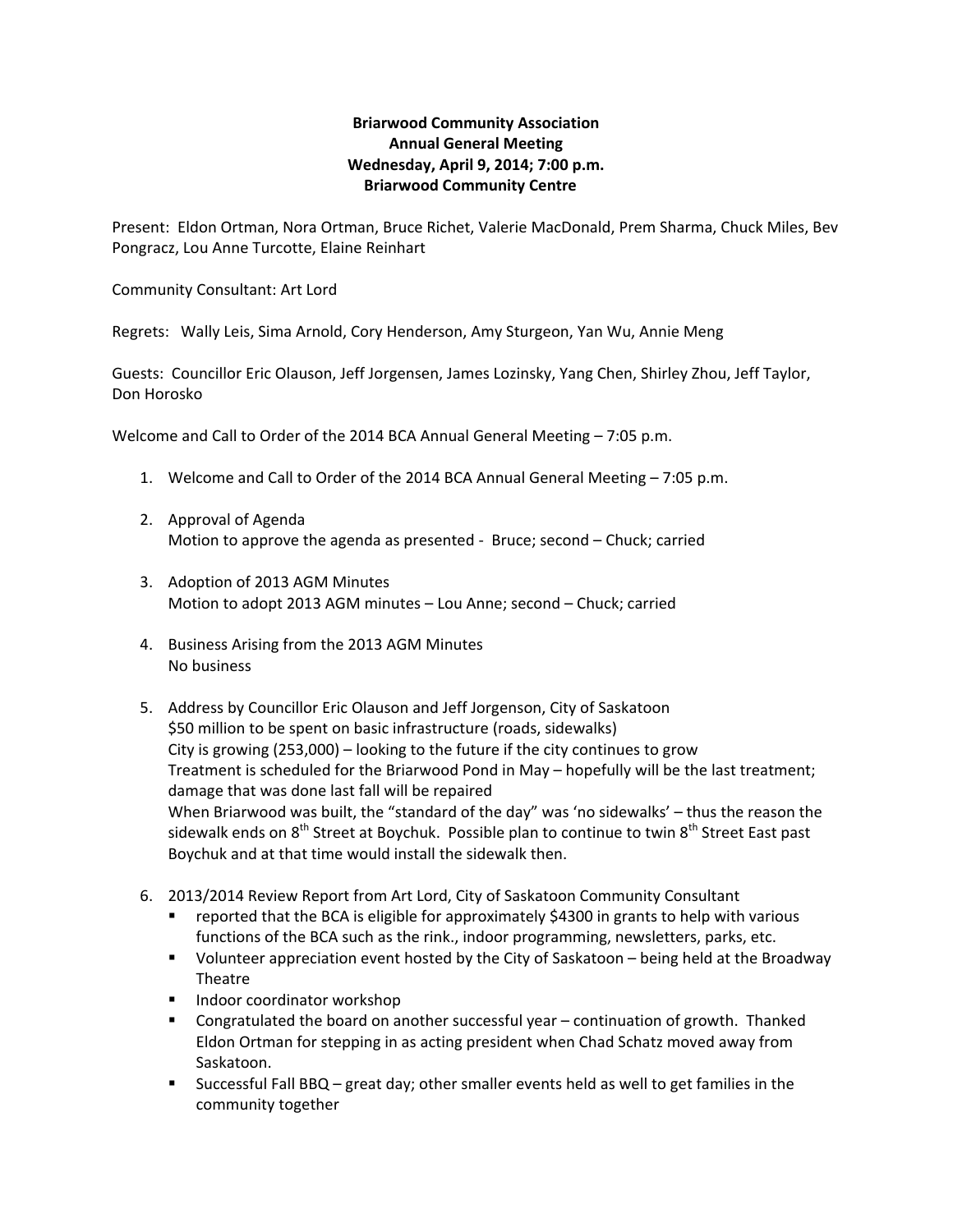- **Signage initiative taken on by Bruce Richet we are now updated at the four entrances to** Briarwood of BCA events.
- Rental of the Community Centre for 9 months of the year. We are fortunate to be one of the only CA to have a centre like this.
- **Indoor programming has remained small but still successful**
- **Feedback from the community to the City has shown our interest in our neighbourhood** especially with respect to the SaskTel tower.
- 7. 2013‐2014 Reports from Board of Directors
	- a. President vacant
	- b. Past‐president Chad Schatz ‐ none
	- c. Vice‐president Eldon Ortman

It is hard to believe that it has already been a year since Nora and I attended the Briarwood Community Association 2013 AGM. New to Saskatoon and Briarwood in the fall of 2012, we wanted to find out what is happening in the community and with the BCA. Little did we know that we would leave the meeting with Nora elected as Treasurer and myself as Vice-President. I expected at that time to have a full year under the guidance of President Chad Shatz however a new position at work required Chad to relocate to Regina which they did last summer. It has definitely been an interesting experience with lots of accomplishments that I have highlighted below:

Chad requested a community meeting with City of Saskatoon and SaskTel to discuss the cell phone tower that appeared with no prior notice last June. Councillor Olauson arranged the meeting which was held before a large crowd. The overall message was quite strong that both the appearance and location of the tower was unacceptable however both the City and SaskTel indicated that City policy was followed and the tower would not be removed.

BCA Vision and Mission Statement was finalized at the June 2013 BCA meeting. Thanks to Chad for his leadership on this issue.

I attended and assisted with the September BBQ as well as the September, January and February registration nights.

Following a request from two community members at the November meeting and with assistance from the BCA Civics Coordinator I drafted a letter to Councillor Olauson requesting that the City provide verification that the cell phone tower height was less than 15 metres, above which would have required SaskTel to hold community consultation prior to erecting the tower. The letter was delivered to Councillor Olauson in early January and a response letter was received in early March indicating again that the tower was in compliance with City policy and SaskTel will not consider removing or relocating. Both the BCA letter and response from the City were posed to the BCA website in March.

Drafted various articles and notices for the December and February newsletters and assisted with the logistics of newsletter printing and delivery to Canada Post.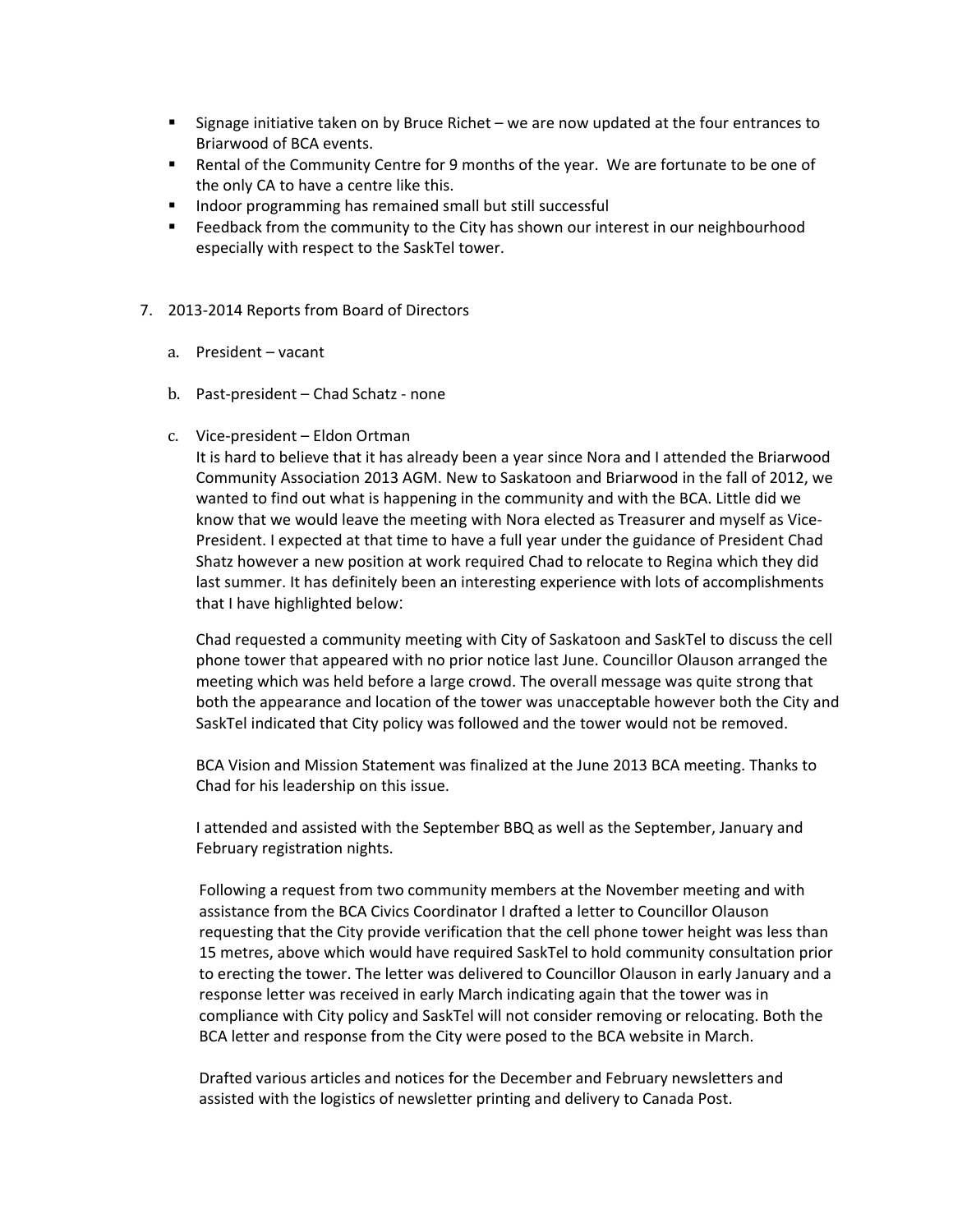I would be pleased to accept the position of President if that is the desire of the Board and members present at the AGM. If elected to President there are a number of initiatives I would like to continue to pursue:

Implement on‐line payment system either in conjunction with the existing on‐line registration system. Although the cost is not insignificant we feel this would make registration much more efficient for both members and the BCA coordinators.

"Refresh" of BCA website.

Will attend the City Volunteer Appreciation Event on April 24 on behalf of BCA.

Attempt to recruit for any vacant positions arising from AGM. I believe this is the greatest risk to the long‐term viability of the BCA since activities such as outdoor sports are so critical to the BCA finances and these cannot be delivered without sufficient volunteer support. We also need a succession plan in place for our outdoor rink coordinator who has been in that position for over ten years and has indicated that the winter of 2014‐15 will be his last.

Continued to explore opportunities to coordinate with other community associations.

I would like to congratulate the BCA Board and volunteers on another successful year. I especially appreciate the support the Board has given me, especially since Chad's departure. Fortunately Chad handed over a strong organization that we can continue to build on.

- d. Treasurer Nora Ortman
	- To be presented later in meeting
- e. Secretary Valerie MacDonald
	- Distributed monthly agendas and minutes
	- Answered emails sent to BCA email address
	- Co-coordinator of Fall BBQ
	- Helped with Family Christmas Party
- f. Indoor Program Coordinator Sima Arnold
	- No report
- g. Team Sports Coordinator vacant
- h. Social Coordinator Bev Pongracz
	- Completed grant follow up form for Sask Lotteries
	- Planned Fall BBQ very successful overall
	- Christmas party with the Wacky Wizard and cookie decorating
	- Planning activities for the 2014-15 year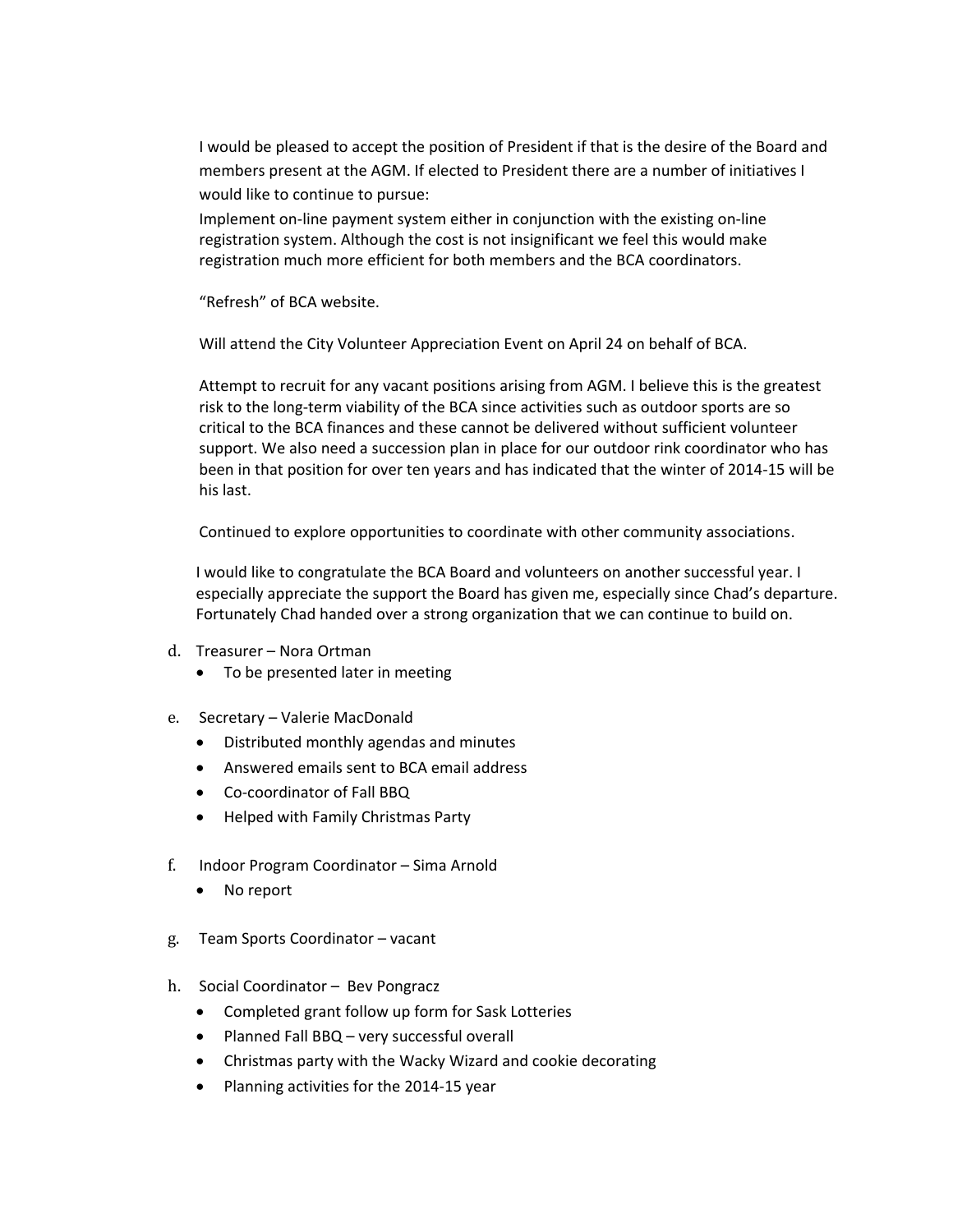- i. Communications Coordinator Li Zhang
	- Produced newsletters
	- Updated website contents
- j. Civics Coordinator Bruce Richet
	- Completed the fabrication and installation of 4 entrance information signs
	- Facilitated information signage for BCA activities throughout the year
	- Completion of a Briarwood Asset Condition assessment (pathways/sidewalks, lake, streets, surface bonding, groundwater damage and general maintenance) with submission/follow-up action by C of S Parks, Public Works, Roadways, Facilities and Strategic Services departments.
	- Continued follow-up discussions representing BCA interest in CP Whistle Cessation Order with the C of S
	- Assisted BCA address issues with SaskTel tower placement
	- Represent BCA issues/solutions with regular discussions with Councillor Olauson
	- Assist/represent BCA strategic concerns at Mayor/Councillor Town Hall and other public Open House informational meetings
	- $\bullet$  Will press C of S for Capital project in  $8^{th}$  Street sidewalk construction in 2014
	- Continue to work with C of S on groundwater issue at lake during 2014
	- Ensure capital funding for lake pathway reconstruction in 2015
	- Create online strategy for BCA pothole identification and use with a city focus in street maintenance
	- Continue to meet with Councillor Olauson on BCA issues
	- Address BCA beautification strategy at entrances
- k. Parks Coordinator Cory Henderson
	- No report
- l. Volunteer/Membership Coordinator Amy Sturgeon
	- Mailed out membership cards for online purchases
	- Responded to a few online registration questions, forwarded several to Elaine.
	- Emailed Lakeridge for input on the credit card process with sports sign up they said it works well and approximately 80% of registration fees are being paid via credit card.
	- Data on memberships sold for 2013 year memberships sold at: BBQ=76, Fall Registration night=66; online=68; mailed in=12; membership drive=128; Winter Registration/Soccer Registration night combined=26. Total membrships sold to date is 376 (approximate)
- m. Rink Coordinator Chuck Miles
	- The rink had higher usage this year especially around Christmas and at the end of the season mainly due to nice weather at these times.
	- Rink was shut down March  $15^{th}$ ; equipment removed and put into storage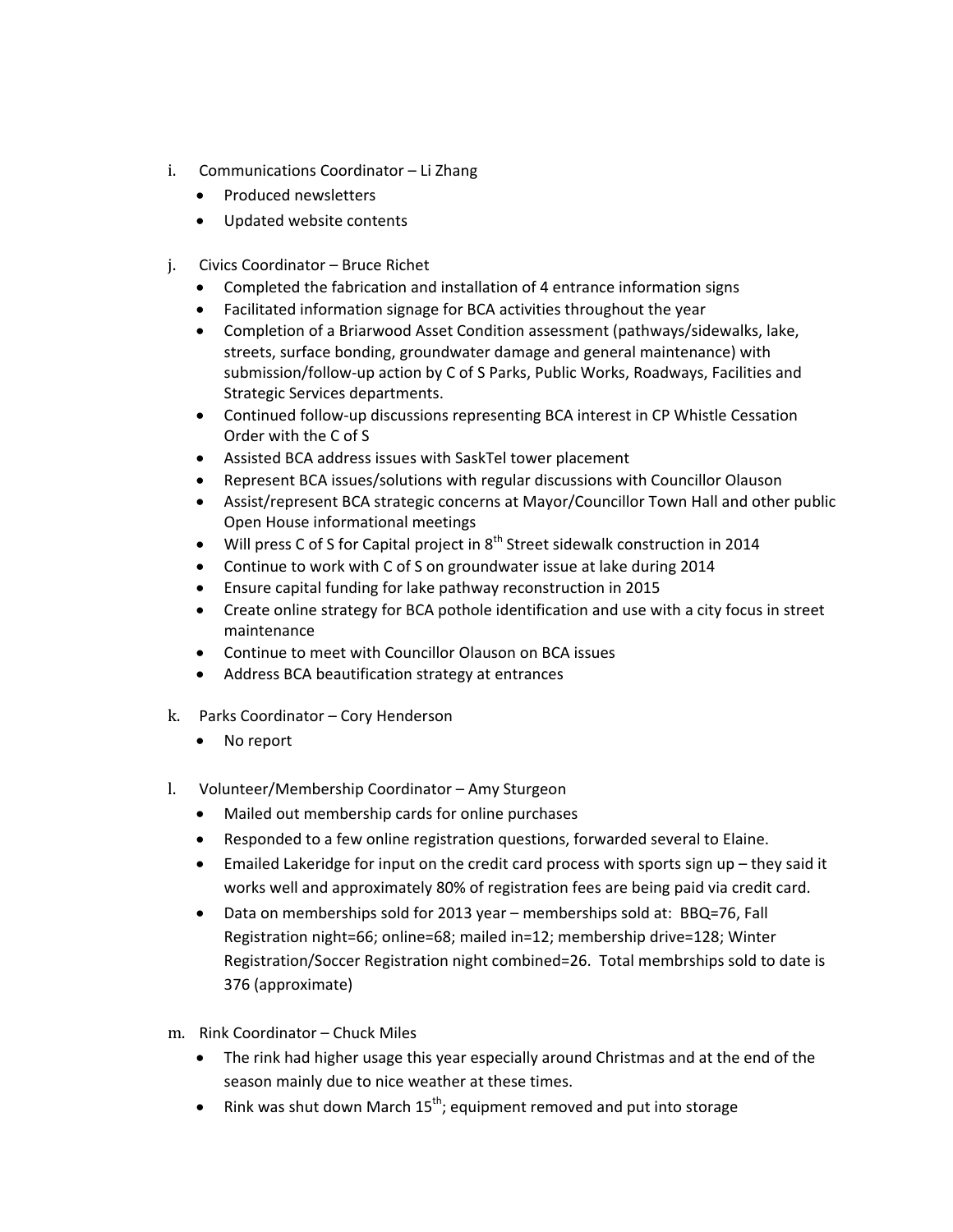- Posts and debris from shore will be removed once ice goes out.
- BCA should consider the purchase of own pump and hose for rink flooding. The pump has been loaned yearly by Aquifer. Estimate \$500-700 total purchase.
- Still having castor wheel issues on sweeper. Replacement set only lasted one season and the sweeper manufacturer has gone out of business. Will continue to source a more robust set of castors.
- n. Recreation Centre Lou Anne Turcotte
	- Steady rentals throughout the year
	- not available for rental in the summer
- o. Director‐at‐large Prem Sharma
	- Attended the "Ignite your Leadership" workshop on March 15th
- p. Director‐at‐large Wally Leis No report
- q. Director‐at‐large Annie Meng No report

*Motion* to accept the board reports as presented – Chuck; second – Lou Anne; carried.

## 8. 2013 Financial Statements

Presentation by Treasurer – Nora Ortman

- Refer to Financial Report for details
- Review Engagement Report performed by McKenzie and Co
- **Motion**: to waive the requirement for a financial audit for 2014ort done once a year Nora; second – Bev; carried
- Bev asked if an audit would be required after a certain number of years and the answer is no.
- *Motion*: Approve McKenzie and Co approve the financial statements for 2014 Nora; second – Bruce: carried
- Motion to accept the 2013 BCA financial statements as presented; Nora, second-Chuck; carried

## 9. 2014 Budget

Presentation by Treasurer – Nora Ortman

- refer to 2014 budget
- decreased revenue and decreased expenses from flag football as we do not have a coordinator and cannot offer the sport
- increase revenue from increasing community centre rental fees
- no significant differences in administrative costs besides postage for our newsletters
- fairly conservative budget; still some uncertainties about team sports
- Predicted deficit of \$846 for the year
- Bruce brought up the point that we have only about 23% of the memberships so we have potential to gain more revenue from selling more memberships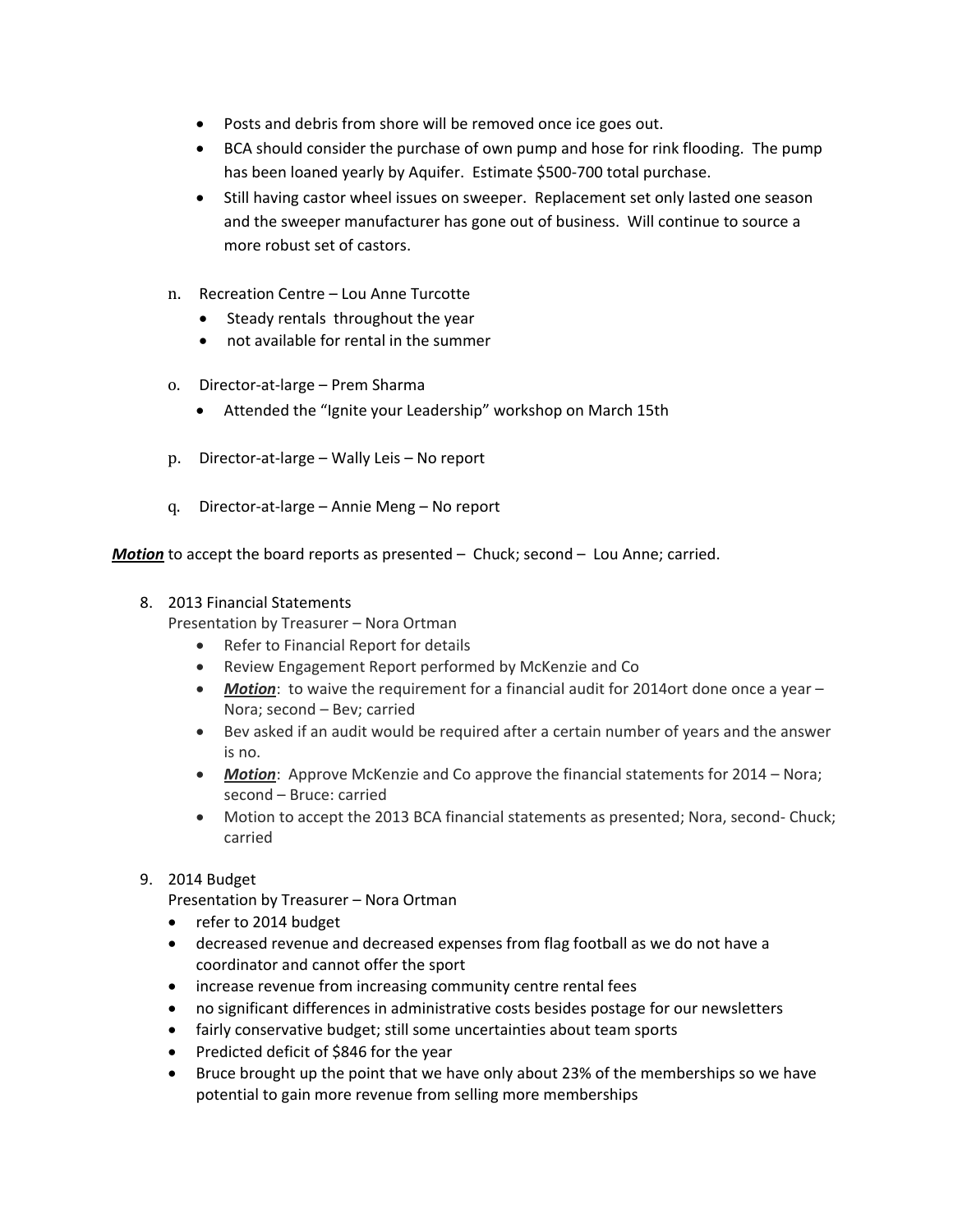Elaine asked about the possibility of amalgamation of BCA with Rosewood. She had quite a few soccer registrations from Rosewood. Art pointed out that at this time Rosewood could not offer team sports registration at this time as they are still building their community.

*Motion* to "accept the 2014 budget as presented" – Nora; second – Bev; carried.

- 10. Election of the Board of Directors for 2014‐2015 (Nominations from the floor for expired or vacant positions)
	- a. President
		- Eldon Ortman has been nominated and is willing to be nominated. Eldon Ortman declared President
	- b. Past President vacant
	- c. Vice‐President ‐ vacant
	- d. Secretary ‐ vacant
	- e. Treasurer
		- Nora Ortman will continue term.
	- f. Indoor Program Coordinator
		- Sima Arnold will not be continuing term
		- Prem Sharma has been nominated and is willing to be nominated.
		- Prem Sharma declared Indoor Program Coordinator
	- g. Team Sports Coordinator ‐ vacant
	- h. Social Coordinator
		- Bev Pongracz will continue term.
	- i. Communications Coordinator
		- Li Zhang will continue term.
	- j. Civics Coordinator
		- Bruce Richet will continue term.
	- k. Parks Coordinator vacant
		- Cory Henderson will not be continuing term
	- l. Volunteer/Membership Coordinator
		- Amy Sturgeon will continue term.
	- m. Rink Coordinator
		- Chuck Miles will continue term.
	- n. Community Centre Coordinator
		- Lou Anne Turcotte will continue term.
	- o. Directors‐at‐Large
		- Yan Wu will continue term
		- Shirley Zhou has been nominated and is willing to be nominated Shirley Zhou declared Director‐at‐Large
		- Elaine Reinhart has been nominated and is willing to be nominated Elaine Reinhart declared Director‐at‐Large
		- Cory Kos has been nominated and is willing to be nominated Cory Kos declared Director‐at‐Large

*Motion* to accept the 2014-2015 Board of Directors as presented – Chuck; second – Prem; carried.